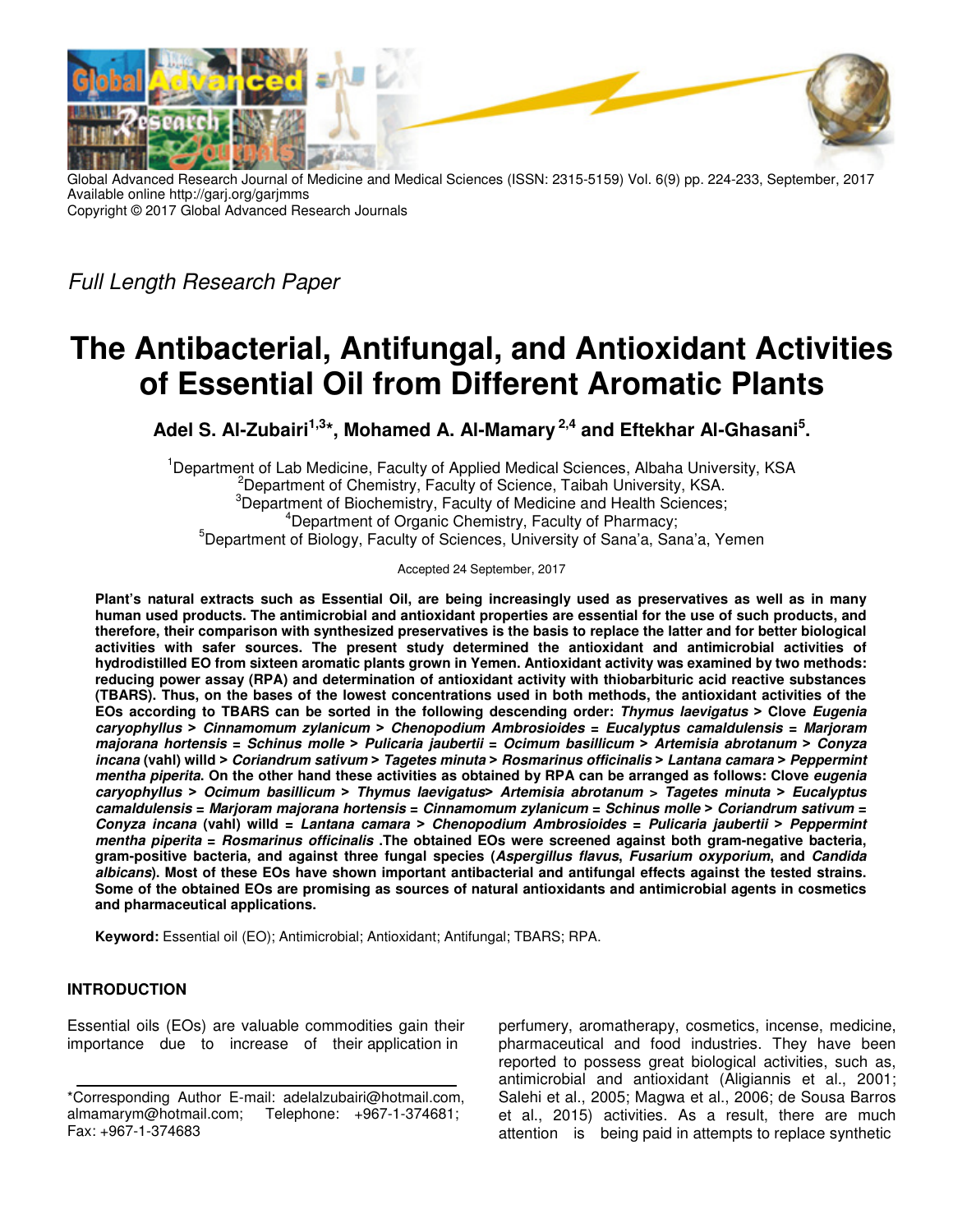antimicrobial and antioxidant compounds by natural secondary metabolites, such as, EO. EOs are volatile and aromatic oily liquids from various plant materials (flowers, buds, seeds, twigs, bark, herbs, wood, fruits, and roots). They are very complex mixtures of organic compounds include terpenes, terpenoids, aromatic, and aliphatic constituents (Bassole and Juliani, 2012). Chemically they are derived from terpenes, and their oxygenated derivative compounds, such as, monoterpenes and sesquiterpines , which are hydrocarbons with the general formula  $(C_5H_8)_n$ . The group of oxygenated compounds derived from these hydrocarbons includes alcohols, aldehydes, ketones, acids, esters, ethers, phenols, and oxides.

EOs have shown to possess antibacterial, antifungal, antiviral, and antioxidant activities (Burt, 2004; Kordali et al., 2005; Costa et al., 2015). In addition, some EOs have been used in cancer treatment (Sylvester et al., 2006), aromatherapy, food preservation (Faid et al., 1995), and fragrance industries. At present time attention of various industries is focused on alternative sources of more natural and environmentally friendly antimicrobials, antibiotics, antioxidants and crop protection agents, instead of the synthetic compounds, such as, butylatedhydroxyanisole (BHA) and<br>butylatedhydroxytoluene (BHT), which could be butylatedhydroxytoluene (BHT), promoters of carcinogensis (Barlow, 1990). In other words, the concerns of pharmaceutical industries are mostly in the development and preparation of synthetic analogues from the active chemical structures of the natural products. These products are more controllable from point of reproducibility, patentability, safety, and are more economically viable. Since aromatic plants are widely distributed and commonly grown in Yemen for different purposes, such as, appetizers, flavors and also used in folk medicine and perfumery, so the present work, aims to screen essential oils from these plants for their biological activities, which may be more effective, cheaper and safer than the synthetic organic compounds.

# **MATERIALS AND METHODS**

#### **Plant materials**

Plant materials were collected from three different regions in Yemen. They were identified by Dr. Abdulwali Ahmed Al-Khulaidi, the botanists at the Department of Biology, Faculty of Sciences, Taiz University. The plants, which screened for their biological activities are shown table 1.

# **Extraction of EO**

Two hundreds grams (200 g) of the plants samples were collected during summer 2008 and were subjected to hydrodistillation using a Clevenger-type apparatus for approximately three hours. This method of extraction is

the most simple and old traditional method used for extraction of EO (Meyer-Warnod, 1984). After the process of hydrodistillation, the oil layer was collected and in some cases, the remaining distillate aqueous layers were washed with ether to extract any dissolved oils in water. Then, the ether was separated by separatory funnel and evaporated on a water bath at 40°C and the residue essential oil was added to the first collected portion. The EOs were dried over anhydrous sodium sulfate and the yield was calculated.

### **Antibacterial activity test**

### Tested bacteria

The tested bacteria were selected on the basis that they are pathogenic to humans. Both Gram-positive and Gram-negative pathogenic bacterial species were obtained from the Central Public Health Laboratory (Staphylococcus aureus and Pseudomonaaeruginosa) and Kuwait Hospital (Escherichia coli and Proteus vulgaris) and used as tested bacteria.

### Inoculation method

The isosensitest broth was inoculated aseptically with the corresponding bacterial strain 24 hour before testing to ensure the adaptation of bacteria to the broth. The inoculated bacterial strains were incubated at 37°C for 24 hour to obtain the bacterial suspension, which is going to be used in the determination of antibacterial activity of EO in the next method. This procedure is carried out for each tested bacterial species.

#### Determination of antibacterial activity of EO

Agar well diffusion method is used in this study which is widely used method to evaluate the antimicrobial activity of plants or microbial extracts (Bassolé and Juliani, 2012 and Magaldi et al., 2004). EOs were diluted with Tween 40 to produce the following concentrations: 0, 25, 50, 75 and 100 % (v/v). Agar was melted in a steam bath set at 30°C to prevent solidification. Three Petri dishes were pre-inoculated with the corresponding bacteria as follows: 100  $\mu$ l of the bacterial suspension (10 $^8$ cfu / mL) pipetted into the corresponding Petri dish. Then, 25 mL of the molten agar was added to the Petri dish and mixed thoroughly to obtain a homogeneous suspension, and allowed to set for 1 hour. Three wide holes (diameter of 6 mm), were then made in the agar using a cork borer. To each hole, 25 µL of a specific concentration of essential oil was introduced using a sterile micropipette. Gentamicin (10 µg / mL) was used as a positive control and Tween 40 (solvent) as a negative control. Then, all Petri dishes were incubated at 37°C for 24 hours. After that, zones of inhibition were measured and recorded. The zone of inhibition was taken to be the diameter of the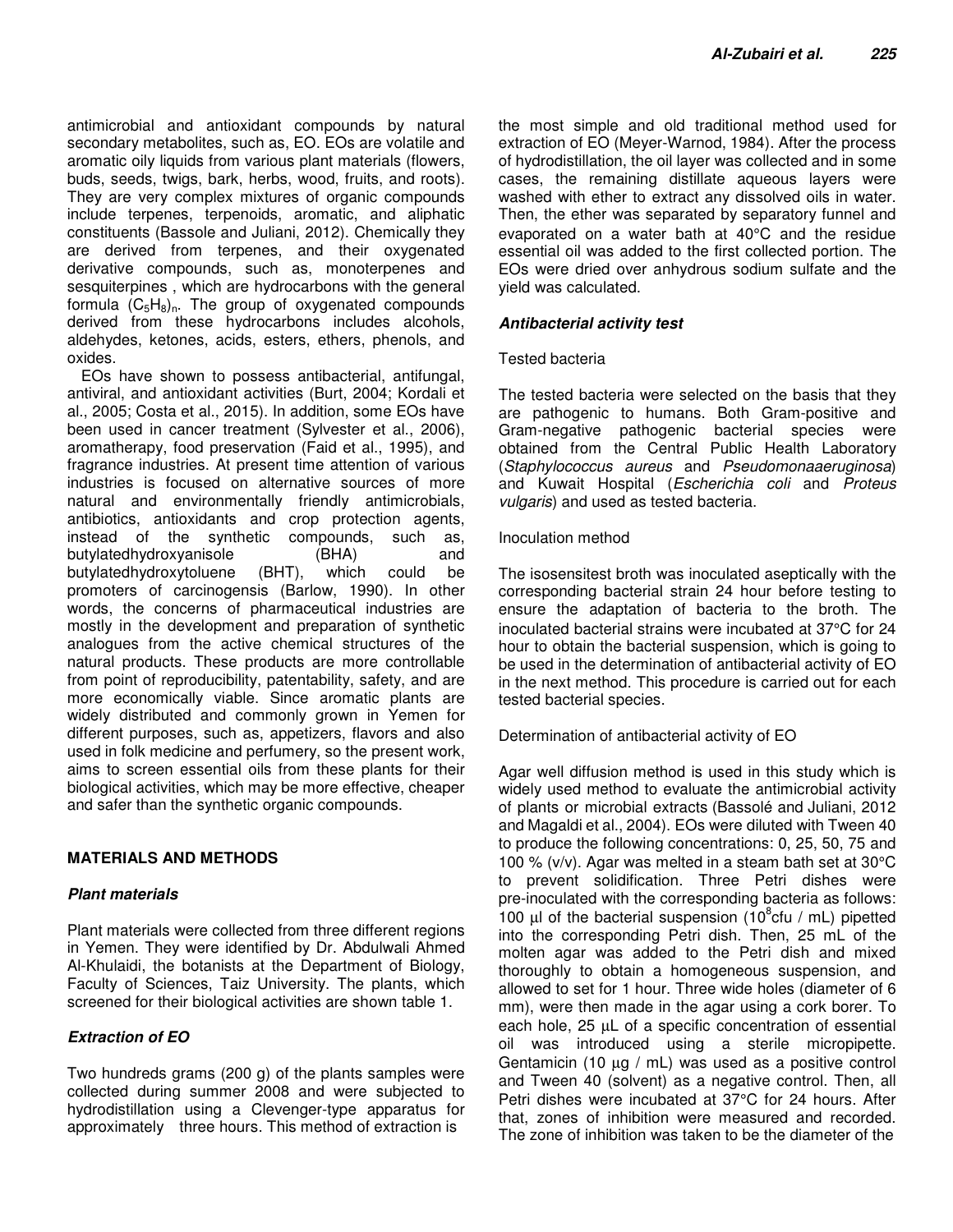zone visibly showing the absence of growth including the 6 mm hole. In case of the absence of inhibition, the value 0.0 mm was assigned to the test sample.

### **Antifungal activity test**

## Tested fungi

The fungal species were chosen on the basis that they cause serious systemic and skin infections in humans. Three fungal species were tested in this work, namely: Candida albicans, Aspergillus flavus, and Fusarium oxyporium. They were obtained from the Modern National Laboratory (Aspergillus flavus and Candida albicans) and the Faculty of Agriculture (Fusariumoxysporium) and subjected for the antifungal activity of EO.

### Determination of antifungal activity of EO

The antifungal activity of the EO was evaluated using the hole plate (agar well) diffusion method (Bassolé and Juliani, 2012 ). Suspensions were standardized to 1-5 x 10 $^{\circ}$ cfu / mL (in sterile normal saline) matching the turbidity of 0.5 McFarland standard. EOs were diluted with Tween 40 to produce 0.0, 25, 50, 75, and 100 % of its concentration. Three Petri dishes were pre-incubated with the appropriate fungal species as follows: 0.1 ml of the fungal suspension (1-5 x 10 $^6$ cfu / mL) was spread on all surface of the Sabouraud Dextrose Agar using sterile cotton swabs. Three wide holes (6 mm) were then made in the agar using cork borer. Then, 20 µL of specific concentration was introduced into each of the holes in appropriately labeled Petri dish using a sterile micropipette. Three plates free from EO (only media, fungi, and Tween 40) were used as negative control and three plates were used for positive control (trimoxazole instead of EO). All plates were incubated at 25°C for 7-10 days. At the end of incubation period, the zone of inhibition was taken to be the diameter of the zone visibly showing the absence of growth including the 6 mm hole. In case of the absence of inhibition, the value of 0.0 mm was assigned to the test sample. The mean value of diameter of the inhibition zone was recorded.

# **Antioxidant activity test of EO**

The antioxidant activity of plant EO was carried out by two in vitro methods, namely: the reducing power method and the TBARS method. The EOs were dissolved in methanol at the concentration of 100  $\mu$  / mL. All assays were carried out in triplicate and the average value was obtained. All methods were made using UV-VIS spectrophotometer (1061-Shimadzu, Japan).

The reducing power assay (RPA) of EO

The reducing power was determined according to the method described by Oyaizu (1986). A stock solution of each essential oil in methanol (10 µl / mL) was prepared and different levels (25  $\mu$ L, 50  $\mu$ L, and  $\mu$ L 100) from each stock solution were transferred to different test tubes, were adjusted to 1 mL with the solvent (methanol). Then, 2.5 mL of 200 mM sodium phosphate buffer (pH 6.6), and 2.5 mL of 1 % potassium ferricyanide were added to each test tube. The mixture was incubated at 50°C for 20 min and 2.5 ml of 10 % trichloroacetic acid was added. The upper layer (2.5 mL) of the centrifuged mixture was mixed with 2.5 mL of deionized water and 0.5 mL of 0.1 % ferric chloride. The absorbance was measured at 700 nm against a blank. The reducing power increases with the increase of absorbance. Butylatedhydroxyanisole (BHA) was used as a positive control. All determinations were carried out in triplicates. The reducing power of each essential oil was expressed as µg of BHA equivalent to 1 µl of essential oil.

Total antioxidant activity of EO using TBARS method

The thiobarbituric acid reactive substances (TBARS) method was used as described by Rubertov et al. (2000), which measure the total antioxidant activity with slight modifications. Briefly, this method was carried out using egg yolk homogenate (10 %) in phosphate buffer (pH 7.4) as lipid rich media. A stock solution of  $(10 \mu L / mL)$  in methanol) was prepared from each essential oil. Then, different levels (100, 250, 500, and 1000 µL) from each stock solution were transferred to different test tubes and were adjusted to 1 ml with the solvent (methanol). 3.0 mL of 10 % yolk homogenate was added to each test tube and incubated for 30 min. Then, 0.1 mL of ferrous sulfate solution (50 µmol/L FeSO4; 1 mmol/L KH2PO4; 0.2 mmol/L ascorbic acid in 0.15 M Tris-HCl buffer, pH 7.4) was added and incubated for 30 min at 37°C. Next, 3.0 ml of 10 % trichloroacetic acid was added and centrifuged at 2000 g for 5 min. After that, 1.0 mL of the supernatant was mixed with 3.0 ml of 0.67 % TBA solution in 50 % glacial acetic acid. Then the mixture was heated in a boiling water bath for about 30 min. In case of turbidity appearance, the mixture is centrifuged at 2000 g for 5 min. Finally, the absorbance was measured in spectrophotometer at 535 nm. The decrease in absorbance indicates increase of antioxidant activity. Butylatedhydroxyanisole was used as a positive control. All determinations were carried out in triplicates. The values of antioxidant activity were expressed as the percentage inhibition of egg yolk lipid peroxidation and compared with the value obtained from the untreated egg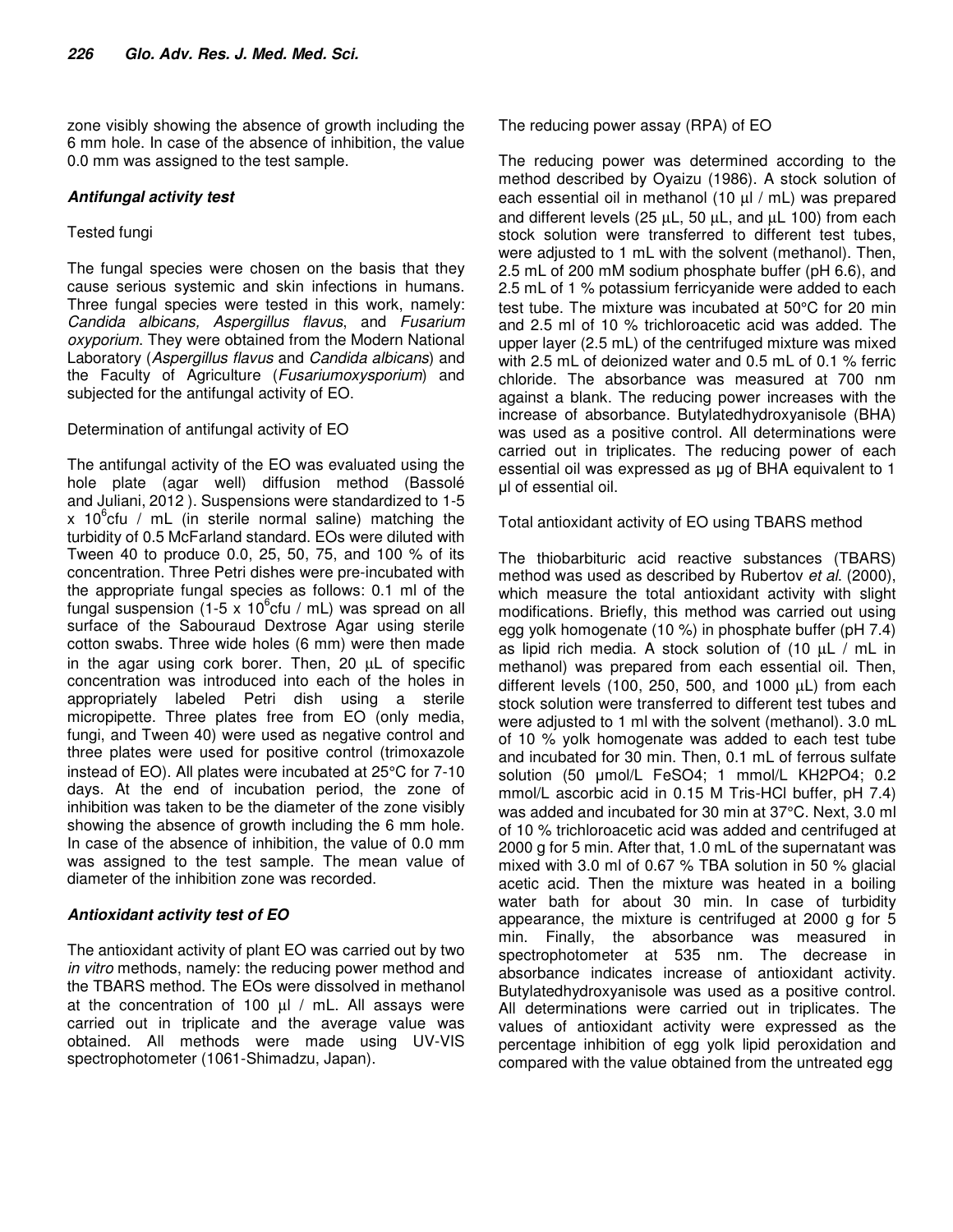| <b>Botanical name</b>        | Site of collection | <b>Plant's Part used</b>             |  |  |  |  |  |  |
|------------------------------|--------------------|--------------------------------------|--|--|--|--|--|--|
| Artemisia abrotanum          | Thamar             | Aerial parts (leaves and stem)       |  |  |  |  |  |  |
| Chenopodium Ambrosioides     | Sana'a             | Fresh whole plant                    |  |  |  |  |  |  |
| Cinnamomum zylanicum         | Imported (India)   | <b>Bark</b>                          |  |  |  |  |  |  |
| Clove eugenia caryophyllus   | Imported (India)   | <b>Fruits</b>                        |  |  |  |  |  |  |
| Conyza incana<br>(Vah) willd | Taiz-Hojariah      | Seeds                                |  |  |  |  |  |  |
| Coriandrum sativum           | Sana'a             | Seeds                                |  |  |  |  |  |  |
| Eucalyptus camaldulensis     | Sana'a             | <b>Dried leaves</b>                  |  |  |  |  |  |  |
| Lantana camara               | Sana'a             | Fresh leaves                         |  |  |  |  |  |  |
| Peppermint mentha piperita   | Amran              | Fresh leaves                         |  |  |  |  |  |  |
| Ocimum basillicum            | Sana'a             | Fresh leaves                         |  |  |  |  |  |  |
| Marjoram majorana hortensis  | Sana'a             | Fresh aerial parts (leaves and stem) |  |  |  |  |  |  |
| Rosmarinus officinalis       | Sana'a             | Fresh leaves                         |  |  |  |  |  |  |
| Pulicaria jaubertii          | Sana'a             | Fresh aerial parts (leaves and stem) |  |  |  |  |  |  |
| Schinus molle                | Sana'a             | Fruits                               |  |  |  |  |  |  |
| Tagetes minuta               | Sana'a             | Fresh aerial parts (leaves and stem) |  |  |  |  |  |  |
| Thymus laevigatus            | Sana'a-Alhimah     | Dried aerial parts (leaves and stem) |  |  |  |  |  |  |

**Table 1.** Botanical names of aromatic plants collected from different regions, site of their collection, and parts used for EO hydrodistillation.

yolk lipid peroxidation (i.e. it must give the highest absorbance). Thus, The antioxidant activity (% Inhibition of peroxidation) =  $[(A_b - A_s) / A_b] \times 100$ 

Where  $A_{b}$ - is the absorbance of blank,  $A_{s}$ - is the absorbance of positive control or sample.

# **RESULTS AND DISCUSSION**

The EO extracted from Cinnamomum zylanicumand Clove eugenia caryophyllus have clear antibacterial activity, which was increased with the increase of essential oil concentration as noticed from the inhibition zones of bacterial growth (Table 2). These results are in agreement with those obtained by other researchers (Unlu et at., 2010). However, it was noticed that, all tested bacterial strains were not susceptible to any level of the EO obtained from Chenopodiumabrosioides, Schinus molle, Pulicaria jaubertii and Coriandrum sativum (Table 2). It seems that the antibacterial activity of these EOs could be clarified if the activities of these oils on each tested bacterial species were discussed separately. Therefore, it was observed that E. coli was sensitive to the EO extracted from Cinnamomum zylanicum, Clove

eugenia caryophyllus, Marjoram majorana hortensis, Artemisia abrotanum, Thymus laevigatus, and Ocimumbasilicum. Their antibacterial activities were increased with the increase of their concentrations and the highest levels of these EOs showed greater effect than the standard antibiotic (gentamicin,  $10 \mu g$ ).

On the other hand, the growth inhibition of Pseudomonas aeruginosa was observed with application of EO obtained from Cinnamomum zylanicum, Clove eugenia caryophyllus, Marjoram majorana hortensis, Artemisia abrotanum, Thymus laevigatus, Eucalyptus camaldulensis, Lantana camara, Peppermint mentha piperita and Ocimum basillicum respectively. The inhibition zone of bacterial growth was increased with the increase of their concentrations (Table 2). The most virulent Staphylococcus species is Staphylococcus aureus, is isolated from hospitalized patients and also prevalent pathogen in outpatient. Generally, bacteria have the genetic ability to transmit and acquire resistance to some drugs utilized as therapeutic agents. The present study showed that these bacterial species were sensitive to EOs extracted from Clove eugenia caryophyllus, Marjoram majorana hortensis, Artemisia abrotanum, Eucalyptus camaldulensis, Thymus laevigatus, Lantana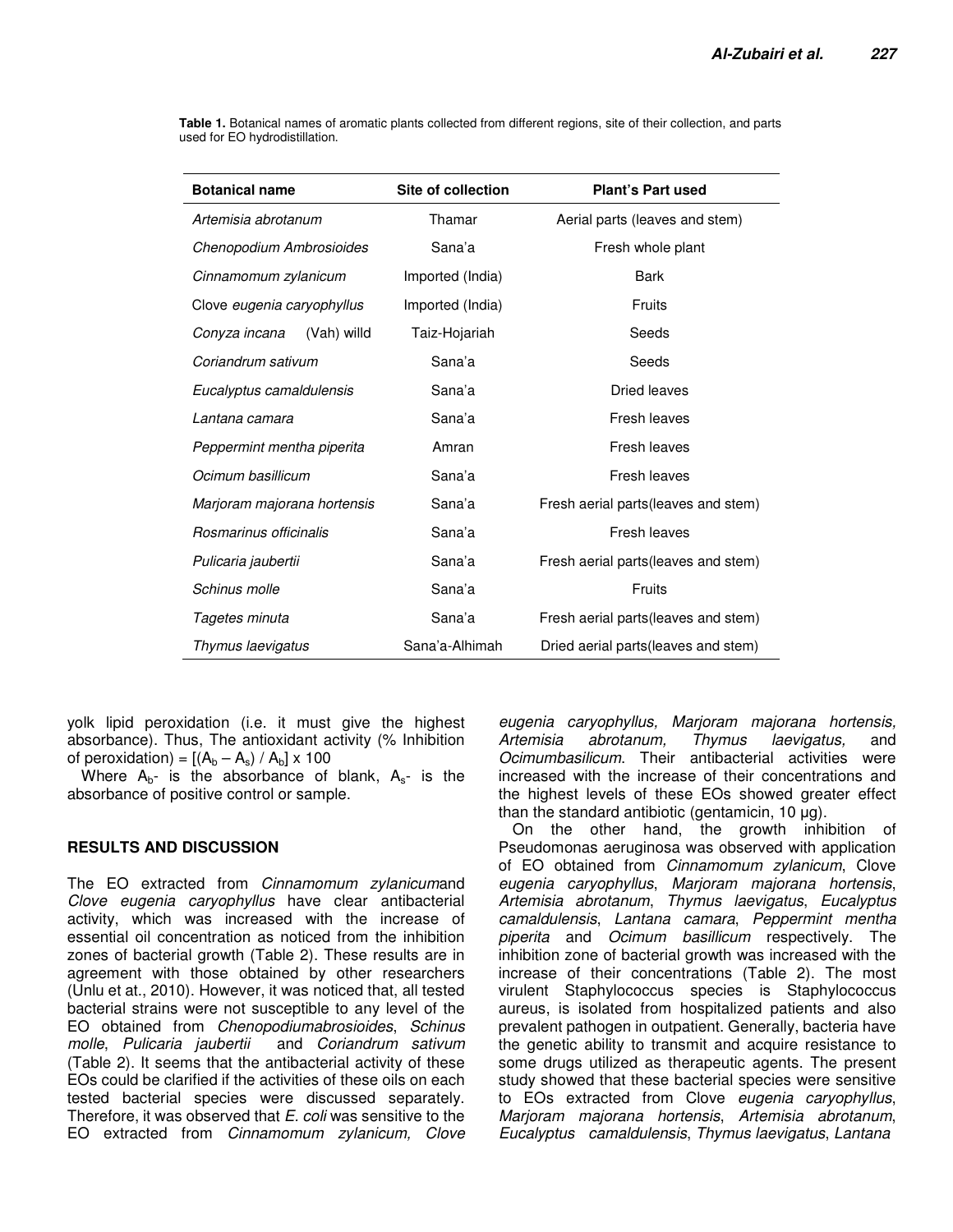| <b>Plant name</b>   |     |       | Escherichia coli |                    |       |     |       |       | Pseudomonas aeruginosa |       |     |       | Staphylococcus aureus |       |       | <b>Proteus vulgaris</b> |       |       |       |            |
|---------------------|-----|-------|------------------|--------------------|-------|-----|-------|-------|------------------------|-------|-----|-------|-----------------------|-------|-------|-------------------------|-------|-------|-------|------------|
|                     | 0%  | 25%   | 50%              | 75%                | 100%  | 0%  | 25%   | 50%   | 75%                    | 100%  | 0%  | 25%   | 50%                   | 75%   | 100%  | 0%                      | 25%   | 50%   | 75%   | 100%       |
| Chenopodium         | 0.0 | 0.0   | 0.0              | 0.0                | 0.0   | 0.0 | 0.0   | 0.0   | 0.0                    | 0.0   | 0.0 | 0.0   | 0.0                   | 0.0   | 0.0   | 0.0                     | 0.0   | 0.0   | 0.0   | 0.0        |
| <b>Ambrosioides</b> |     |       |                  |                    |       |     |       |       |                        |       |     |       |                       |       |       |                         |       |       |       |            |
| Cinnamomum          | 0.0 | 10.00 | 11.33            | 13.00              | 17.67 | 0.0 | 13.00 | 16.00 | 18.00                  | 21.78 | 0.0 | 0.0   | 0.0                   | 0.0   | 0.0   | 0.0                     | 13.67 | 15.78 | 18.00 | 21.89      |
| zylanicum           |     | ±0.58 | ±0.58            | ±0.0               | ±1.53 |     | ±0.0  | ±1.0  | ±2.65                  | ±2.17 |     |       |                       |       |       |                         | ±0.50 | ±0.44 | ±2.60 | ±2.37      |
| Schinus molle       | 0.0 | 0.0   | 0.0              | 0.0                | 0.0   | 0.0 | 0.0   | 0.0   | 0.0                    | 0.0   | 0.0 | 0.0   | 0.0                   | 0.0   | 0.0   | 0.0                     | 0.0   | 0.0   | 0.0   | 0.0        |
| Pulicaria jaubertii | 0.0 | 0.0   | 0.0              | 0.0                | 0.0   | 0.0 | 0.0   | 0.0   | 0.0                    | 0.0   | 0.0 | 0.0   | 0.0                   | 0.0   | 0.0   | 0.0                     | 0.0   | 0.0   | 0.0   | 0.0        |
| Tagetes minuta      | 0.0 | 0.0   | 0.0              | 0.0                | 0.0   | 0.0 | 0.0   | 0.0   | 0.0                    | 0.0   | 0.0 | 0.0   | 0.0                   | 0.0   | 0.0   | 0.0                     | 10.22 | 12.93 | 16.56 | 17.78      |
|                     |     |       |                  |                    |       |     |       |       |                        |       |     |       |                       |       |       |                         | ±0.44 | ±0.74 | ±0.53 | ±0.44      |
| Artemisia           | 0.0 | 0.0   | 0.0              | 11.33 <sup>±</sup> | 19.67 | 0.0 | 8.00  | 9.10  | 10.22                  | 10.33 | 0.0 | 8.00  | 9.00                  | 10.22 | 16.89 | 0.0                     | 0.0   | 15.22 | 16.00 | 18.89      |
| abrotanum           |     |       |                  | 1.16               | ±2.08 |     | ±0.0  | ±0.60 | ±0.44                  | ±0.58 |     | ±0.0  | ±0.0                  | ±0.44 | ±1.17 |                         |       | ±0.44 | ±0.0  | ±0.0       |
| Marjoram majorana   | 0.0 | 0.0   | 0.0              | 18.00              | 22.33 | 0.0 | 10.33 | 11.67 | 14.67                  | 16.11 | 0.0 | 11.67 | 12.87                 | 14.56 | 16.22 | 0.0                     | 12.78 | 13.44 | 15.56 | 19.33      |
| hortensis           |     |       |                  | ±2.65              | ±2.08 |     | ±0.58 | ±1.16 | ±1.16                  | ±0.60 |     | ±0.58 | ±1.16                 | ±0.73 | ±1.05 |                         | ±0.44 | ±1.01 | ±0.53 | ±1.50      |
| Eucalyptus          | 0.0 | 0.0   | 11.67            | 15.00              | 18.00 | 0.0 | 0.0   | 0.0   | 15.63                  | 18.00 | 0.0 | 0.0   | 11.00                 | 15.63 | 18.00 | 0.0                     | 0.0   | 11.50 | 19.33 | 21.89      |
| camaldulensis       |     |       | ±1.16            | ±1.00              | ±2.65 |     |       |       | ±0.74                  | ±2.55 |     |       | ±0.50                 | ±0.74 | ±2.55 |                         |       | ±1.07 | ±1.66 | $\pm 0.33$ |
| Clove<br>eugenia    | 0.0 | 8.33  | 10.33            | 19.00              | 20.00 | 0.0 | 11.33 | 13.33 | 16.33                  | 18.00 | 0.0 | 11.33 | 13.33                 | 16.33 | 18.00 | 0.0                     | 13.56 | 14.33 | 18.67 | 16.56      |
| caryophyllus        |     | ±0.58 | ±0.58            | ±1.0               | ±1.00 |     | ±0.58 | ±0.58 | ±0.50                  | ±2.29 |     | ±0.58 | ±0.58                 | ±0.50 | ±2.29 |                         | ±0.58 | ±0.50 | ±1.32 | ±1.24      |
| Thymus laevigatus   | 0.0 | 0.0   | 0.0              | 11.33              | 15.67 | 0.0 | 0.0   | 10.67 | 12.00                  | 15.11 | 0.0 | 0.0   | 11.00                 | 12.44 | 15.22 | 0.0                     | 0.0   | 0.0   | 11.75 | 14.89      |
|                     |     |       |                  | ±1.53              | ±0.58 |     |       | ±0.58 | ±1.00                  | ±0.58 |     |       | ±1.0                  | ±1.24 | ±0.67 |                         |       |       | ±0.71 | ±0.33      |
| Lantana camara      | 0.0 | 0.0   | 0.0              | 0.0                | 0.0   | 0.0 | 0.0   | 0.0   | 11.33                  | 14.33 | 0.0 | 0.0   | 0.0                   | 11.33 | 14.56 | 0.0                     | 0.0   | 0.0   | 0.0   | 0.0        |
|                     |     |       |                  |                    |       |     |       |       | ±1.16                  | ±0.50 |     |       |                       | ±1.03 | ±0.88 |                         |       |       |       |            |
| Rosmarinus          | 0.0 | 0.0   | 0.0              | 0.0                | 0.0   | 0.0 | 0.0   | 0.0   | 0.0                    | 0.0   | 0.0 | 0.0   | 0.0                   | 0.0   | 0.0   | 0.0                     | 0.0   | 11.00 | 21.20 | 21.78      |
| officinalis         |     |       |                  |                    |       |     |       |       |                        |       |     |       |                       |       |       |                         |       | ±0.0  | ±2.05 | ±2.17      |
| Conyza<br>incana    | 0.0 | 0.0   | 0.0              | 0.0                | 0.0   | 0.0 | 0.0   | 0.0   | 0.0                    | 0.0   | 0.0 | 0.0   | 0.0                   | 0.0   | 0.0   | 0.0                     | 0.0   | 0.0   | 12.44 | 15.89      |
| (vahl) willd        |     |       |                  |                    |       |     |       |       |                        |       |     |       |                       |       |       |                         |       |       | ±1.01 | ±0.33      |
| Peppermint mentha   | 0.0 | 0.0   | 0.0              | 0.0                | 0.0   | 0.0 | 0.0   | 0.0   | 0.0                    | 16.11 | 0.0 | 0.0   | 0.0                   | 0.0   | 16.11 | 0.0                     | 0.0   | 0.0   | 0.0   | 0.0        |
| piperita            |     |       |                  |                    |       |     |       |       |                        | ±0.93 |     |       |                       |       | ±1.05 |                         |       |       |       |            |

Table 2. The antibacterial effect (the inhibition zone in mm) of 25 µL containing different levels of EO (0%, 25%, 50%, 75%, and 100%)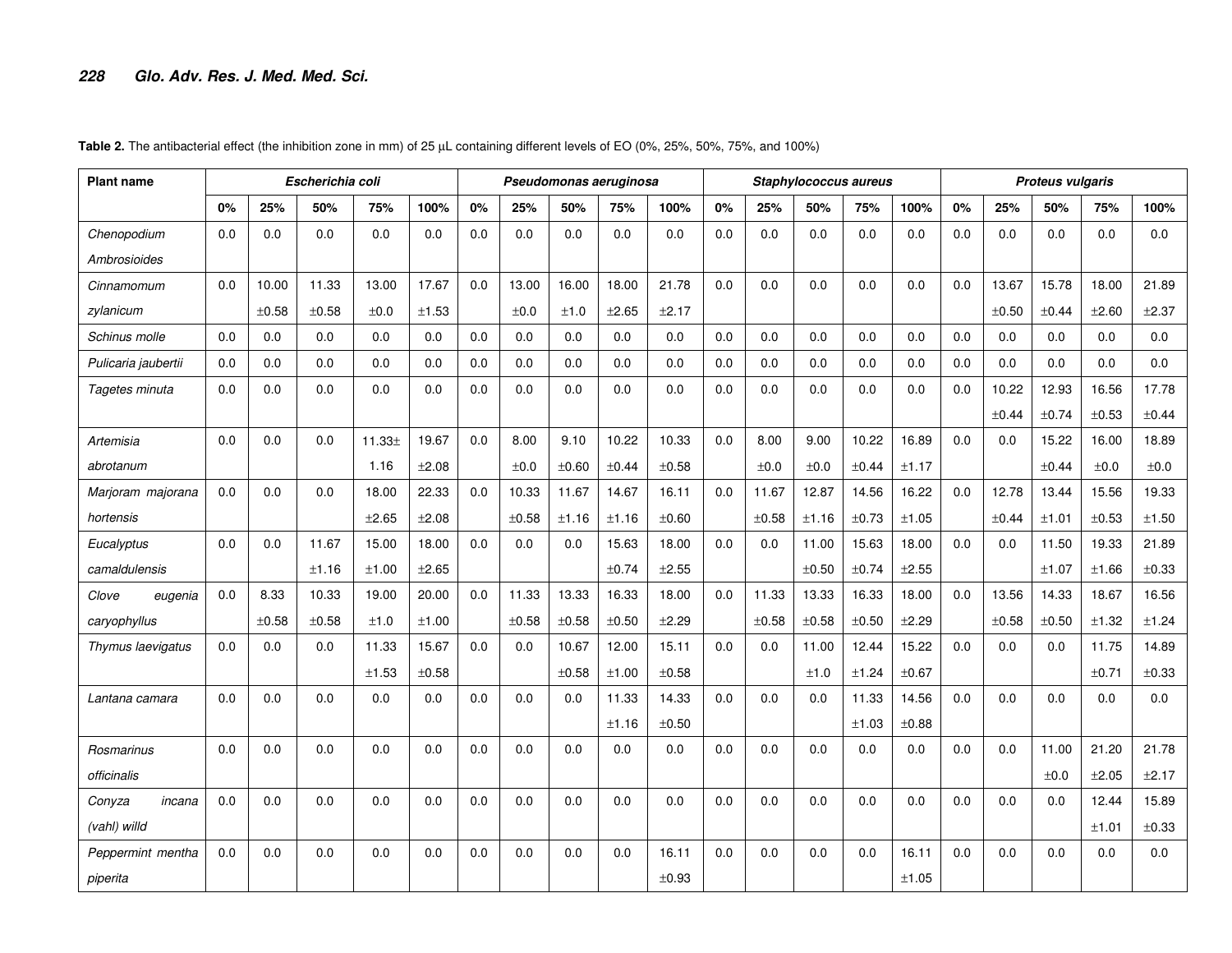#### **Table 2** continue

| Coriandrum        | 0.0 | 0.00. | 0.0           | 0.0 | 0.0       | 0.0 | 0.0 | 0.0           | 0.0 | 0.0   | 0.0 | 0.0 | 0.0           | 0.0 | 0.0   | 0.0          | 0.0 | 0.0 | 0.0 | 0.0        |
|-------------------|-----|-------|---------------|-----|-----------|-----|-----|---------------|-----|-------|-----|-----|---------------|-----|-------|--------------|-----|-----|-----|------------|
| sativum           |     |       |               |     |           |     |     |               |     |       |     |     |               |     |       |              |     |     |     |            |
| Ocimum basillicum | 0.0 | 0.0   | 0.0           | 0.0 | 12.00     | 0.0 | 0.0 | 0.0           | 0.0 | 13.38 | 0.0 | 0.0 | 0.0           | 0.0 | 14.11 | 0.0          | 0.0 | 0.0 | 0.0 | ' 1.89     |
|                   |     |       |               |     | $\pm 0.0$ |     |     |               |     | ±0.52 |     |     |               |     | ±1.17 |              |     |     |     | $\pm 0.33$ |
| Gentamicin        |     |       | $11 \pm 0.52$ |     |           |     |     | $25 \pm 0.73$ |     |       |     |     | $25 \pm 1.05$ |     |       | $23 \pm 0.8$ |     |     |     |            |

#### **Table 3.** The antifungal effect (the inhibition zone in mm) of 25 µL containing different levels of EO (0%, 25%, 50%, 75%, and 100%)

| <b>Plant name</b>           |                          |                          | Candida albicans         |                          |                          |                          |       | <b>Aspergillus flavus</b> |                          |                          | Fusariumoxysporium       |                          |                          |                          |                          |
|-----------------------------|--------------------------|--------------------------|--------------------------|--------------------------|--------------------------|--------------------------|-------|---------------------------|--------------------------|--------------------------|--------------------------|--------------------------|--------------------------|--------------------------|--------------------------|
|                             | 0%                       | 25%                      | 50%                      | 75%                      | 100%                     | 0%                       | 25%   | 50%                       | 75%                      | 100%                     | 0%                       | 25%                      | 50%                      | 75%                      | 100%                     |
| Chenopodium Ambrosioides    | $\overline{\phantom{a}}$ | $\blacksquare$           |                          | $\overline{\phantom{a}}$ | $\overline{\phantom{0}}$ | $\overline{\phantom{0}}$ |       | $\blacksquare$            | $\sim$                   |                          | $\sim$                   | ۰                        | $\overline{\phantom{a}}$ |                          | $\overline{\phantom{a}}$ |
| Cinnamomum zylanicum        | $\overline{\phantom{a}}$ | 14.89                    | 18.56                    | 31.67                    | 32.22                    | $\blacksquare$           | 0.0   | 0.0                       | 0.0                      | 14.89                    | $\blacksquare$           | 11.89                    | 13.89                    | 28.22                    | 31.89                    |
|                             |                          | ±0.33                    | ±1.13                    | ±2.06                    | ±1.99                    |                          |       |                           |                          | $\pm 0.33$               |                          | ±0.33                    | ±0.33                    | ±2.64                    | ±2.37                    |
| Schinus molle               | $\overline{\phantom{a}}$ | $\blacksquare$           | $\overline{\phantom{a}}$ | $\overline{\phantom{a}}$ | $\overline{a}$           | $\blacksquare$           |       |                           | $\overline{\phantom{0}}$ | $\overline{\phantom{a}}$ | $\overline{\phantom{a}}$ | $\overline{\phantom{0}}$ | $\overline{\phantom{a}}$ | $\overline{\phantom{a}}$ |                          |
| Pulicaria jaubertii         | $\overline{\phantom{a}}$ | $\blacksquare$           |                          | $\overline{\phantom{a}}$ | $\blacksquare$           | $\overline{\phantom{0}}$ |       |                           | $\overline{a}$           | $\overline{a}$           | $\overline{\phantom{a}}$ |                          | $\blacksquare$           | $\overline{\phantom{a}}$ |                          |
| Tagetes minuta              | $\overline{\phantom{0}}$ | $\blacksquare$           |                          | $\overline{\phantom{0}}$ | $\overline{\phantom{0}}$ | $\overline{\phantom{0}}$ |       | ۰                         | $\overline{a}$           |                          | $\overline{\phantom{a}}$ | ۰                        | $\overline{\phantom{0}}$ |                          |                          |
| Artemisia abrotanum         |                          |                          |                          |                          |                          | $\blacksquare$           |       | ۰                         | 11.89                    |                          |                          |                          |                          |                          |                          |
|                             |                          |                          |                          |                          |                          |                          |       |                           | ±0.33                    |                          |                          |                          |                          |                          |                          |
| Marjoram majorana hortensis | $\overline{\phantom{a}}$ |                          |                          | $\overline{\phantom{a}}$ | 12.44                    | $\overline{a}$           |       | ۰                         | 11.89                    |                          |                          |                          |                          |                          |                          |
|                             |                          |                          |                          |                          | ±1.01                    |                          |       |                           | $\pm 0.33$               |                          |                          |                          |                          |                          |                          |
| Eucalyptus camaldulensis    | $\overline{\phantom{a}}$ | $\blacksquare$           | 11.33                    | 16.56                    | 18.00                    | $\overline{\phantom{0}}$ |       | 11.33                     | 16.56                    | 17.89                    | $\overline{a}$           | $\overline{a}$           | $\overline{\phantom{a}}$ | $\overline{\phantom{a}}$ | 7.89                     |
|                             |                          |                          | ±0.50                    | ±1.81                    | ±2.87                    |                          |       | ±0.50                     | ±1.81                    | ±0.33                    |                          |                          |                          |                          | ±0.33                    |
| Clove eugenia caryophyllus  | $\overline{\phantom{a}}$ | 11.75                    | 22.89                    | 27.11                    | 30.11                    | $\overline{\phantom{a}}$ | 20.11 | 24.21                     | 28.14                    | 28.22                    | $\overline{\phantom{a}}$ | 16.89                    | 20.00                    | 28.89                    | 32.11                    |
|                             |                          | ±0.71                    | ±1.36                    | ±1.27                    | ±0.33                    |                          | ±0.33 | ±0.63                     | ±2.22                    | ±2.64                    |                          | ±0.33                    | ±0.50                    | ±0.33                    | ±2.71                    |
| Thymus laevigatus           | $\overline{\phantom{a}}$ | 12.67                    | 13.44                    | 22.67                    | 29.89                    | $\overline{a}$           |       |                           |                          |                          | $\overline{\phantom{a}}$ | 10.89                    | 14.00                    | 22.03                    | 24.89                    |
|                             |                          | $\pm 0.50$               | ±0.88                    | ±3.54                    | ±0.33                    |                          |       |                           |                          |                          |                          | ±0.33                    | 2.67                     | ±3.04                    | ±0.33                    |
| Lantana camara              | $\overline{\phantom{0}}$ | $\overline{\phantom{0}}$ | $\overline{\phantom{a}}$ | $\overline{\phantom{a}}$ | $\overline{\phantom{a}}$ | $\overline{\phantom{0}}$ |       |                           | $\overline{\phantom{0}}$ | $\overline{\phantom{a}}$ | $\overline{\phantom{a}}$ | $\overline{\phantom{0}}$ | $\overline{\phantom{a}}$ | $\overline{\phantom{a}}$ |                          |
| Rosmarinus officinalis      | $\overline{\phantom{a}}$ |                          |                          |                          | $\overline{\phantom{a}}$ | $\overline{\phantom{0}}$ |       |                           | $\overline{\phantom{0}}$ |                          | $\overline{\phantom{a}}$ | $\overline{\phantom{0}}$ | $\overline{\phantom{a}}$ |                          |                          |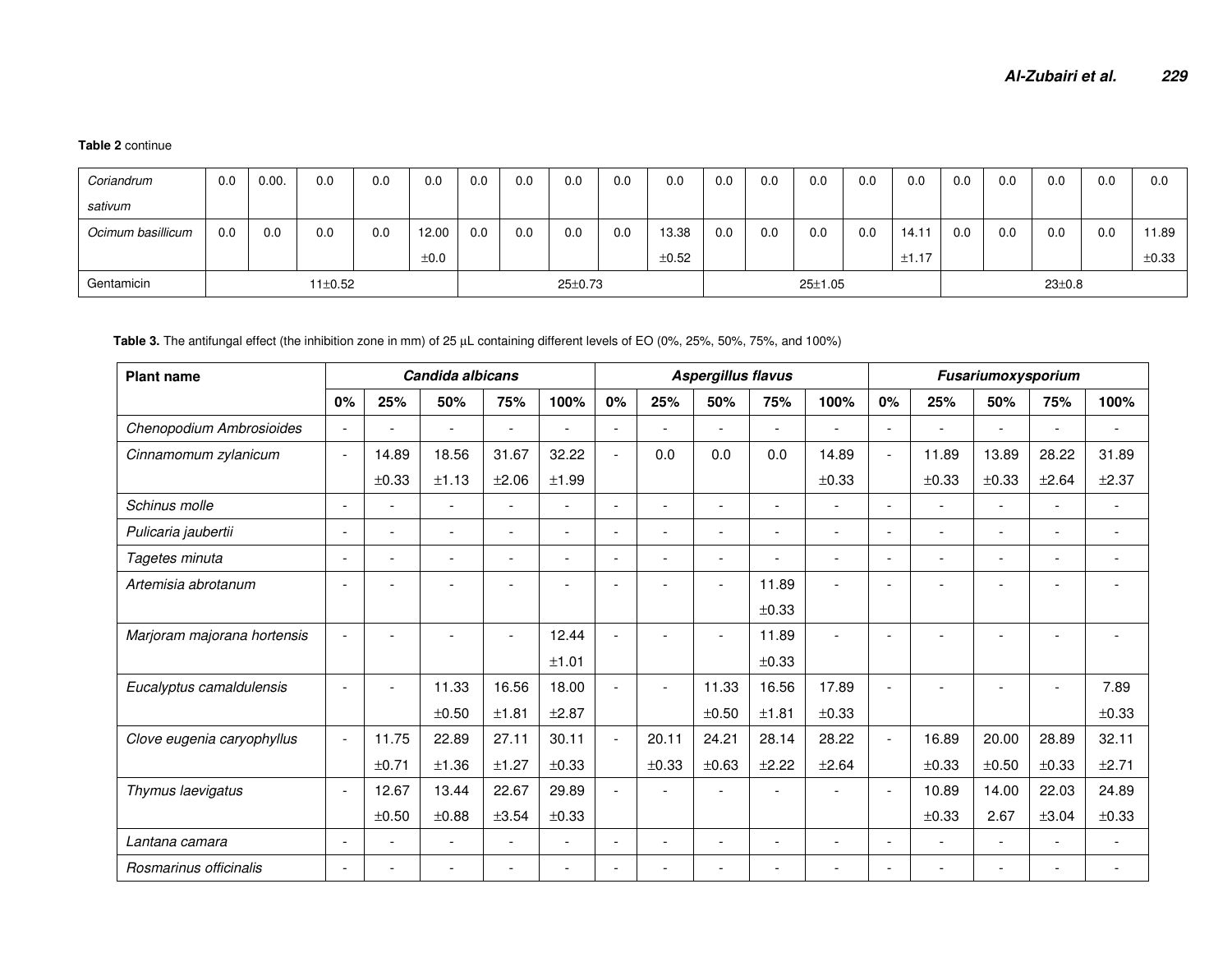#### **Table 3** continue

| (vahl) willd<br>Conyza incana | $\overline{\phantom{a}}$ |                          | -                        | -      | - |   |  |   |   | 9.89  | 11.78                    | 20.22 | 22.89                    |
|-------------------------------|--------------------------|--------------------------|--------------------------|--------|---|---|--|---|---|-------|--------------------------|-------|--------------------------|
|                               |                          |                          |                          |        |   |   |  |   |   | ±0.33 | ±1.20                    | ±1.48 | ±1.36                    |
| Peppermint mentha piperita    | $\overline{\phantom{0}}$ |                          | -                        | -      | - |   |  |   |   |       | $\overline{\phantom{0}}$ | -     | $\overline{\phantom{0}}$ |
| Coriandrum sativum            |                          | $\overline{\phantom{0}}$ | $\overline{\phantom{0}}$ | $\sim$ | - | - |  | - | - |       |                          |       | $\overline{\phantom{0}}$ |
| Ocimum basillicum             |                          |                          | -                        | -      | - |   |  |   |   |       |                          |       | 10.89                    |
|                               |                          |                          |                          |        |   |   |  |   |   |       |                          |       | ±0.33                    |

#### **Table 4.** The Antioxidant Activity of Different Levels of EOs

| <b>Plant name</b>          |             |            | <b>TBARS-Method (% inhibition)</b> |              | <b>Reducing Power Activity</b> |            |                                      |  |  |  |  |
|----------------------------|-------------|------------|------------------------------------|--------------|--------------------------------|------------|--------------------------------------|--|--|--|--|
|                            |             |            |                                    |              |                                |            | (as µg BHA equivalent to 1 µl of EO) |  |  |  |  |
|                            | $100 \mu L$ | 250 µL     | 500 µL                             | $1000 \mu L$ | $25 \mu L$                     | $50 \mu L$ | $100 \mu L$                          |  |  |  |  |
| Chenopodium Ambrosioides   | 68.51       | 78.84      | 85.04                              | 89.00        | 23.80                          | 43.12      | 95.97                                |  |  |  |  |
|                            | ±4.20       | $\pm 3.96$ | ±1.35                              | ±1.41        | ±3.02                          | ±5.70      | ±1.67                                |  |  |  |  |
| Cinnamomum zylanicum       | 79.56       | 89.65      | 90.45                              | 93.00        | 30.43                          | 54.85      | 107.38                               |  |  |  |  |
|                            | ±2.75       | ±1.82      | ±0.63                              | ±0.16        | ±3.69                          | ±2.78      | ±7.07                                |  |  |  |  |
| Schinus molle              | 65.23       | 70.30      | 72.17                              | 76.87        | 28.53                          | 52.89      | 94.08                                |  |  |  |  |
|                            | $\pm 3.66$  | ±2.43      | ±2.84                              | ±1.99        | ±2.88                          | ±4.16      | ±1.94                                |  |  |  |  |
| Pulicaria jaubertii        | 60.32       | 80.12      | 88.21                              | 90.27        | 22.61                          | 27.90      | 40.52                                |  |  |  |  |
|                            | ±3.75       | ±4.13      | ±0.75                              | ±1.85        | ±0.95                          | ±0.91      | ±2.03                                |  |  |  |  |
| Tagetes minuta             | 20.67       | 69.13      | 80.06                              | 90.12        | 37.78                          | 63.78      | 101.70                               |  |  |  |  |
|                            | ±1.89       | ±3.67      | ±1.44                              | ±2.04        | ±1.08                          | ±2.46      | ±3.49                                |  |  |  |  |
| Artemisia abrotanum        | 58.35       | 72.29      | 80.11                              | 82.34        | 50.42                          | 80.98      | 135.97                               |  |  |  |  |
|                            | ±2.46       | ±4.77      | ±0.16                              | ±0.47        | ±3.41                          | ±0.31      | ±12.10                               |  |  |  |  |
| Marjoram majorenahortensis | 66.53       | 79.70      | 85.26                              | 89.00        | 31.01                          | 56.71      | 104.22                               |  |  |  |  |
|                            | 0.47        | ±1.21      | ±3.75                              | ±2.43        | ±2.00                          | ±2.31      | ±1.63                                |  |  |  |  |
| Eucalyptus camaldulensis   | 66.19       | 66.78      | 57.96                              | 57.54        | 31.32                          | 51.20      | 88.05                                |  |  |  |  |
|                            | $\pm 0.85$  | ±1.19      | ±1.66                              | ±0.42        | $\pm 3.55$                     | $\pm 0.58$ | ±3.41                                |  |  |  |  |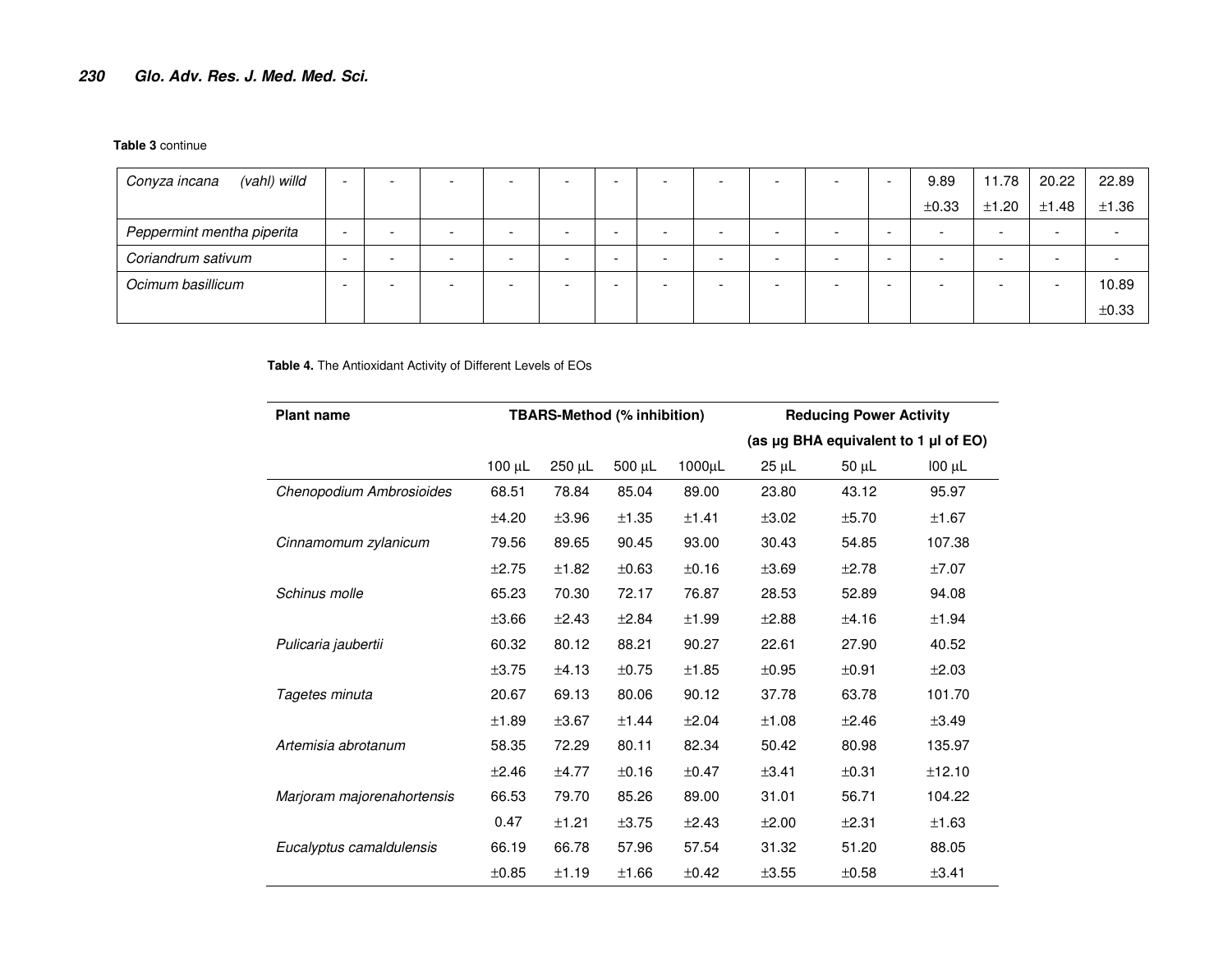| 87.58<br>94.17<br>98.22<br>131.36<br>156.58<br>249.12<br>Clove eugenia caryophyllus<br>91.53<br>±3.82<br>±5.55<br>±6.14<br>±10.22<br>±4.34<br>±4.94<br>±3.11<br>98.67<br>116.01<br>Thymus laevigatus<br>92.90<br>95.28<br>97.63<br>78.36<br>144.85<br>±9.90<br>$\pm 8.94$<br>±7.26<br>±1.93<br>±5.85<br>±11.20<br>$\pm 8.46$<br>11.72<br>23.58<br>32.55<br>25.48<br>34.41<br>68.00<br>16.48<br>Lantana camara<br>±0.88<br>±0.62<br>±2.13<br>±1.74<br>±2.31<br>±2.96<br>$\pm 0.57$<br>Rosmarinus officinalis<br>69.72<br>78.65<br>23.03<br>36.24<br>15.09<br>40.40<br>17.56<br>±1.16<br>±1.06<br>±2.12<br>±2.98<br>±2.46<br>±1.14<br>±2.72<br>75.64<br>Conyza incana<br>(vahl) willd<br>55.24<br>69.83<br>72.70<br>74.33<br>26.19<br>41.56<br>±3.55<br>±0.88<br>±1.02<br>±2.07<br>±4.70<br>±6.96<br>±4.59<br>18.02<br>Peppermint mentha piperita<br>10.10<br>43.89<br>66.48<br>22.28<br>34.47<br>31.43<br>±0.71<br>±1.96<br>±1.60<br>±0.32<br>±1.68<br>±1.94<br>±1.76<br>35.80<br>35.54<br>46.87<br>57.49<br>26.55<br>47.13<br>Coriandrum sativum<br>42.92<br>±1.78<br>±0.88<br>±2.60<br>±3.00<br>±2.82<br>±2.75<br>±1.90<br>Ocimum basillicum<br>75.19<br>91.68<br>209.05<br>60.23<br>63.95<br>69.95<br>144.85<br>±4.05<br>±2.21<br>±3.71<br>±0.88<br>±2.68<br>±9.20<br>±7.98<br><b>BHA</b><br>85.17<br>81.67<br>84.17<br>84.04<br>±0.88<br>±0.18<br>$\pm 0.35$<br>±0.18 |  |  |  |  |
|--------------------------------------------------------------------------------------------------------------------------------------------------------------------------------------------------------------------------------------------------------------------------------------------------------------------------------------------------------------------------------------------------------------------------------------------------------------------------------------------------------------------------------------------------------------------------------------------------------------------------------------------------------------------------------------------------------------------------------------------------------------------------------------------------------------------------------------------------------------------------------------------------------------------------------------------------------------------------------------------------------------------------------------------------------------------------------------------------------------------------------------------------------------------------------------------------------------------------------------------------------------------------------------------------------------------------------------------------------------------------|--|--|--|--|
|                                                                                                                                                                                                                                                                                                                                                                                                                                                                                                                                                                                                                                                                                                                                                                                                                                                                                                                                                                                                                                                                                                                                                                                                                                                                                                                                                                          |  |  |  |  |
|                                                                                                                                                                                                                                                                                                                                                                                                                                                                                                                                                                                                                                                                                                                                                                                                                                                                                                                                                                                                                                                                                                                                                                                                                                                                                                                                                                          |  |  |  |  |
|                                                                                                                                                                                                                                                                                                                                                                                                                                                                                                                                                                                                                                                                                                                                                                                                                                                                                                                                                                                                                                                                                                                                                                                                                                                                                                                                                                          |  |  |  |  |
|                                                                                                                                                                                                                                                                                                                                                                                                                                                                                                                                                                                                                                                                                                                                                                                                                                                                                                                                                                                                                                                                                                                                                                                                                                                                                                                                                                          |  |  |  |  |
|                                                                                                                                                                                                                                                                                                                                                                                                                                                                                                                                                                                                                                                                                                                                                                                                                                                                                                                                                                                                                                                                                                                                                                                                                                                                                                                                                                          |  |  |  |  |
|                                                                                                                                                                                                                                                                                                                                                                                                                                                                                                                                                                                                                                                                                                                                                                                                                                                                                                                                                                                                                                                                                                                                                                                                                                                                                                                                                                          |  |  |  |  |
|                                                                                                                                                                                                                                                                                                                                                                                                                                                                                                                                                                                                                                                                                                                                                                                                                                                                                                                                                                                                                                                                                                                                                                                                                                                                                                                                                                          |  |  |  |  |
|                                                                                                                                                                                                                                                                                                                                                                                                                                                                                                                                                                                                                                                                                                                                                                                                                                                                                                                                                                                                                                                                                                                                                                                                                                                                                                                                                                          |  |  |  |  |
|                                                                                                                                                                                                                                                                                                                                                                                                                                                                                                                                                                                                                                                                                                                                                                                                                                                                                                                                                                                                                                                                                                                                                                                                                                                                                                                                                                          |  |  |  |  |
|                                                                                                                                                                                                                                                                                                                                                                                                                                                                                                                                                                                                                                                                                                                                                                                                                                                                                                                                                                                                                                                                                                                                                                                                                                                                                                                                                                          |  |  |  |  |
|                                                                                                                                                                                                                                                                                                                                                                                                                                                                                                                                                                                                                                                                                                                                                                                                                                                                                                                                                                                                                                                                                                                                                                                                                                                                                                                                                                          |  |  |  |  |
|                                                                                                                                                                                                                                                                                                                                                                                                                                                                                                                                                                                                                                                                                                                                                                                                                                                                                                                                                                                                                                                                                                                                                                                                                                                                                                                                                                          |  |  |  |  |
|                                                                                                                                                                                                                                                                                                                                                                                                                                                                                                                                                                                                                                                                                                                                                                                                                                                                                                                                                                                                                                                                                                                                                                                                                                                                                                                                                                          |  |  |  |  |
|                                                                                                                                                                                                                                                                                                                                                                                                                                                                                                                                                                                                                                                                                                                                                                                                                                                                                                                                                                                                                                                                                                                                                                                                                                                                                                                                                                          |  |  |  |  |
|                                                                                                                                                                                                                                                                                                                                                                                                                                                                                                                                                                                                                                                                                                                                                                                                                                                                                                                                                                                                                                                                                                                                                                                                                                                                                                                                                                          |  |  |  |  |
|                                                                                                                                                                                                                                                                                                                                                                                                                                                                                                                                                                                                                                                                                                                                                                                                                                                                                                                                                                                                                                                                                                                                                                                                                                                                                                                                                                          |  |  |  |  |
|                                                                                                                                                                                                                                                                                                                                                                                                                                                                                                                                                                                                                                                                                                                                                                                                                                                                                                                                                                                                                                                                                                                                                                                                                                                                                                                                                                          |  |  |  |  |
|                                                                                                                                                                                                                                                                                                                                                                                                                                                                                                                                                                                                                                                                                                                                                                                                                                                                                                                                                                                                                                                                                                                                                                                                                                                                                                                                                                          |  |  |  |  |

**Table 4** continue

camara, Peppermint mentha piperita and Ocimum basillicum. Their antibacterial activities were increased with the increase of their concentrations, but all of them revealed lower antibacterial potency than the gentamicin even at their highest levels.

The new data showed that the growth of Proteus vulgaris was affected by most of the hydrodistilled EOs, namely: Cinnamomum zylanicum, Clove eugenia caryophyllus, Marjoram majorana hortensis, Tagetes minuta, Artemisia abrotanum, Rosmarinus officinalis, Eucalyptus camaldulensis, Conyza incana (Vahl) wild, Thymus laevigatus, and Ocimum basillicum. The inhibition zones were increased as the added amounts of EO increased, but all of them revealed lower antibacterial activity than the reference standard even at their highest levels (Table 2). Generally, it is that, as the concentration of EO increases as the inhibition zone increases, since it is used as a measure of the antibacterial activity of EO. In addition, the increase of concentration of EO, leads to broader spectrum, which means more bacterial strains are affected. These phenomena can be observed from the effects of Artemisia abrotanum, Marjoram majorana hortensis, Eucalyptus camaldulensis, Thymus laevigatus, Lantana camara and Peppermint mentha piperita. The present study has shown that, some of the tested EOs could be promising natural antibiotics. This statement is justified on the basis of their broad spectrum and their effectiveness as antibacterial agents that could be arranged in the following order: the Cinnamomum zylanicum, Clove eugenia caryophyllus , Artemisia abrotanum, Marjoram majorana hortensis,Eucalyptus camaldulensis, Thymus laevigatus, and Lantana camara.

The chemical components in EO may exert their toxic effects against microorganisms through the disruption of bacterial or fungal membrane integrity (Andrews et al., 1980; Uribe et al., 1985; Knoblock et al., 1988; Helander et al., 1998; Mann, 2000). However, the EOs tested were shown to have smaller inhibition zone against Gram-negative bacteria (E. coli and P.aeruginosa) than Gram-positive bacteria (Proteus vulgaris and Staphylococcus aureus) as shown in the results of Tagetes minuta , Rosmarinus officinalis and Conyza incana (Vahl) wild. This might be due to the protection by a hydrophilic outer membrane of the Gram-negative bacterial membrane, which suppressed the passage of lipophilic essential oil (Nazzaro et al., 2013). Consequently, this can also be explained by the lipophilic nature of some components of the EO, that allow to cross the phospholipidic cell membrane; which can alkylate proteins and thus disturb their conformation (Mulyaningsih et al., 2010). Bacterial resistance varied among bacterial strains as for example in P. aeruginosa could be due to the absence of the porin gaps which are required for the input of the antibiotics (Carle, 2010). This variation in the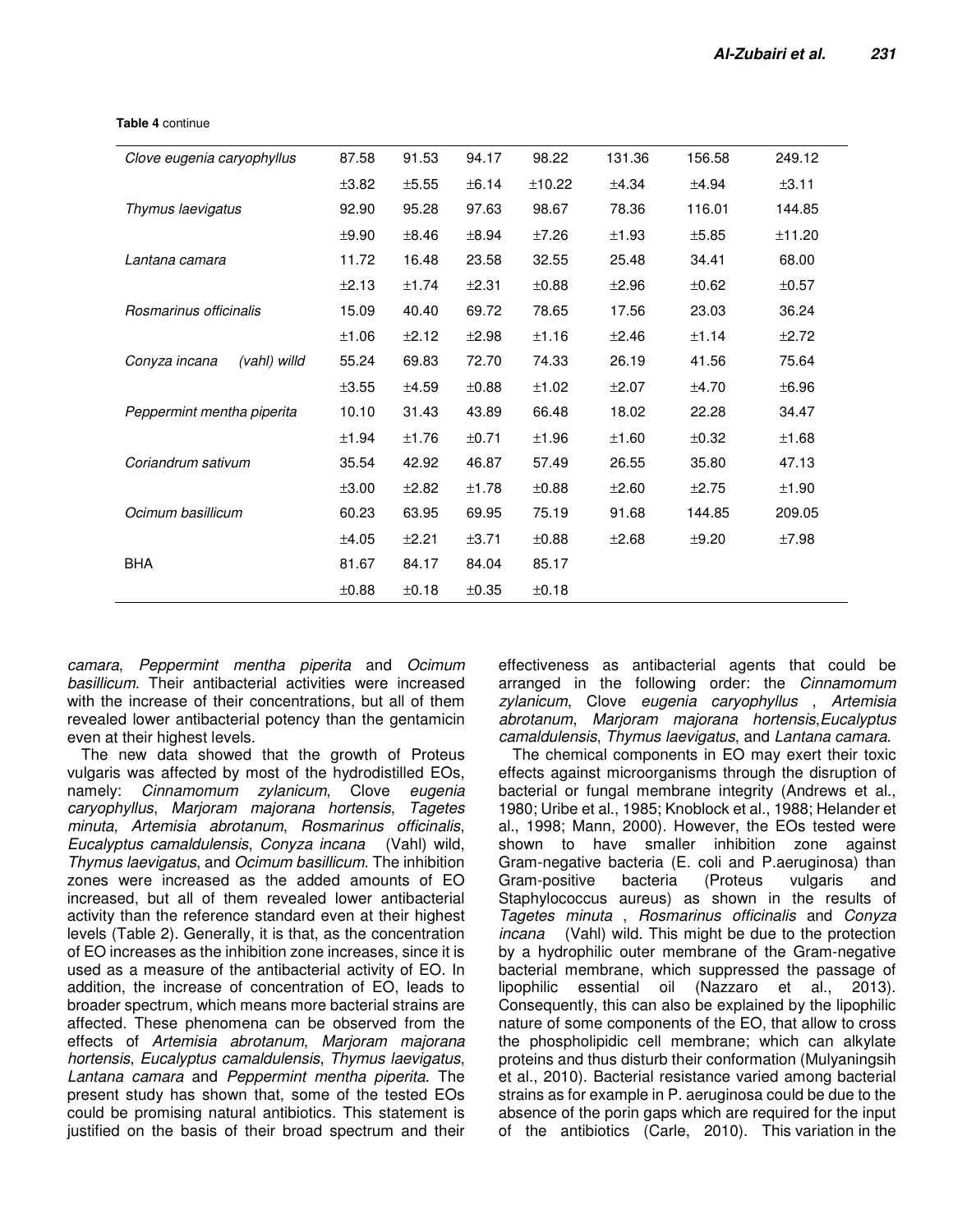antibacterial sensitivity of different antimicrobial agents could be explained by the structural differences among bacteria (Rather et al., 2012).

The present study has shown that, most of the tested<br>Os (Chenopodium Ambrosioides, Schinus molle, EOs (Chenopodium Ambrosioides Pulicaria jaubertii , Tagetes minuta , Lantana camara, Rosmarinus officinalis, Peppermint mentha piperita, Coriandrum sativum and Ocimum basillicum) did not show any notable antifungal activity with all levels used against the three tested fungal species (Table 3). On the other hand, EOs from Clove eugenia caryophyllus and Cinnamomum zylanicum, Thymus laevigatus, Conyza incana (Vahl) wild, Eucalyptus camaldulensis, Marjoram majorana hortensis, and Artemisia abrotanum have shown to have variable antifungal activities, which were appeared to be dependent on the type of fungal species, the type and concentration of the tested essential oil (Table 3). The high antifungal activities of EO obtained from Clove eugenia caryophyllus and Cinnamomum zylanicumare well documented and the present results are in agreement with those obtained by other researchers (Unlu et al., 2010; Trajano et al., 2012; El-Ahmady et al., 2013). Conyza incana (Vahl) wild essential oil has a notable antifungal activity only against the Fusariumoxysporium, while Artemisia abrotanum has shown antifungal activity at the second (75%) highest level only against Aspergillus flavus. Clove eugenia caryophyllus followed by Thymus laevigatus, Cinnamomum zylanicumand Eucalyptus camaldulensis have shown a broader antifungal activity and the increase of their concentrations leads to the increase of the inhibition zones of fungi growth (Table 3).

The results of antioxidant activities of EOs obtained by hydrodistillation from different aromatic plants grown in Yemen are shown in Table 4. In addition, two sources of EO, which are well known as antioxidants, and antimicrobial agents, namely, Cinnamomum zylanicumand Clove eugenicacaryophyll, were subjected to the process of hydrodistillation and were studied in parallel for their biological activities. The antioxidant activities of different levels of EOs were obtained using two methods of measurements: RPA and TBARS. As EOs are complex mixtures of different compounds, therefore, the results of antioxidant activities of the studied EOs could be attributed to some active compounds exist in the mixture of essential oil, which may be present in high percentage, or due to the presence of other active constituents in small quantities, or to synergy among them (Abdalla, and Roozen, 1999; Manjamalai, 2012). The present results (Table 4) show that, most of the EOs have antioxidant activity and this activity increases with the increase of essential oil concentration. However, this relationship does not reflect linear relationship between the concentration of essential oil and the antioxidant activity. This phenomenon can be explained on the basis that, antioxidant activities of EO from aromatic plants are mainly attributed to their phenolic and flavonoids contents (Calo et al., 2015) as well as the active compounds present in their mixtures, which can be due to the high percentage of main constituents, and to the presence of other constituents in small quantities, or to synergy among them (Abdalla, and Roozen, 1999; Jukic and Milos, 2006). Studies by other researchers have shown that, monoterpenes contents of EO may act as free radical scavenging agents, but it seems to be that the EO, which contain oxygenated monoterpenes, monoterpene hydrocarbons and/or sesquiterpenes have greater antioxidative power (Helander et al., 1998; Brits et al., 2011; Mau et al., 2003; Tepe et al., 2004).

### **CONCLUSION**

The present study has shown that, the EOs from four aromatic plants, namely: Ocimum basillicum > Conyzaincane > Thymus laevigatus > Tagetes minuta, could be used as a potential source of natural antioxidants with possible applications of *Ocimum basillicum* and Thymus laevigatus in food systems, while the Conyza incana and Tagetes minuta can be used as a source of natural antioxidants for pharmaceutical and cosmetics industry. Generally, the present aromatic plants, which can be potential sources of natural antioxidants as observed from the antioxidant activities of their EOs according to TBARS method can be arranged according to the following order: Thymus laevigalus *˃* Clove eugenia caryophyllus *˃* Cinnamomum zylanicum *˃* Chenopodium  $Ambrosioides = Eucalyptus camaldulensis = Marjoram$ majorana hortensis = Schinus molle *˃*Pulicaria jaubertii = Ocimum basillicum *˃* Artemisia abrotanum *˃* Conyza incana (vahl) willd*˃*Coriandrum sativum *˃*Tagetes minuta *˃* Rosmarinus officinalis *˃* Lantana camara *˃* Peppermint mentha piperita. On the other hand these activities as obtained by RPA can be arranged as follows: Clove eugenia caryophyllus *˃* Ocimum basillicum *˃* Thymus laevigalus*˃* Artemisia abrotanum > Tagetes minuta *˃* Eucalyptus camaldulensis = Marjoram majorenahortensis = CinnamonumZylanicum = Schinus molle *˃* Coriandrum sativum = Conyza incana (vahl) willd = Lantana camara *˃* Chenopodium Ambrosioides = Pulicariajubertii *˃* Peppermint mentha piperita = Rosmarinus officinalis. Meanwhile, some of the tested EOs could be promising natural antibiotics. Due to their broad spectrum and their effectiveness as antibacterial agents they could be arranged in the following order: the Cinnamomum zylanicum, Clove eugenia caryophyllus, Artemisia abrotanum, Marjoram majorana hortensis, Eucalyptus camaldulensis, Thymus laevigatus, and Lantana camara. While most of the tested EOs (Chenopodium Ambrosioides, Schinus molle , Pulicaria jaubertii, Tagetes minuta, Lantana camara, Rosmarinus officinalis, Peppermint mentha piperita, Coriandrum sativum and Ocimum basillicum) did not show any notable antifungal activity with all levels used against the three tested fungal species, EOs from Clove eugenia caryophyllus and